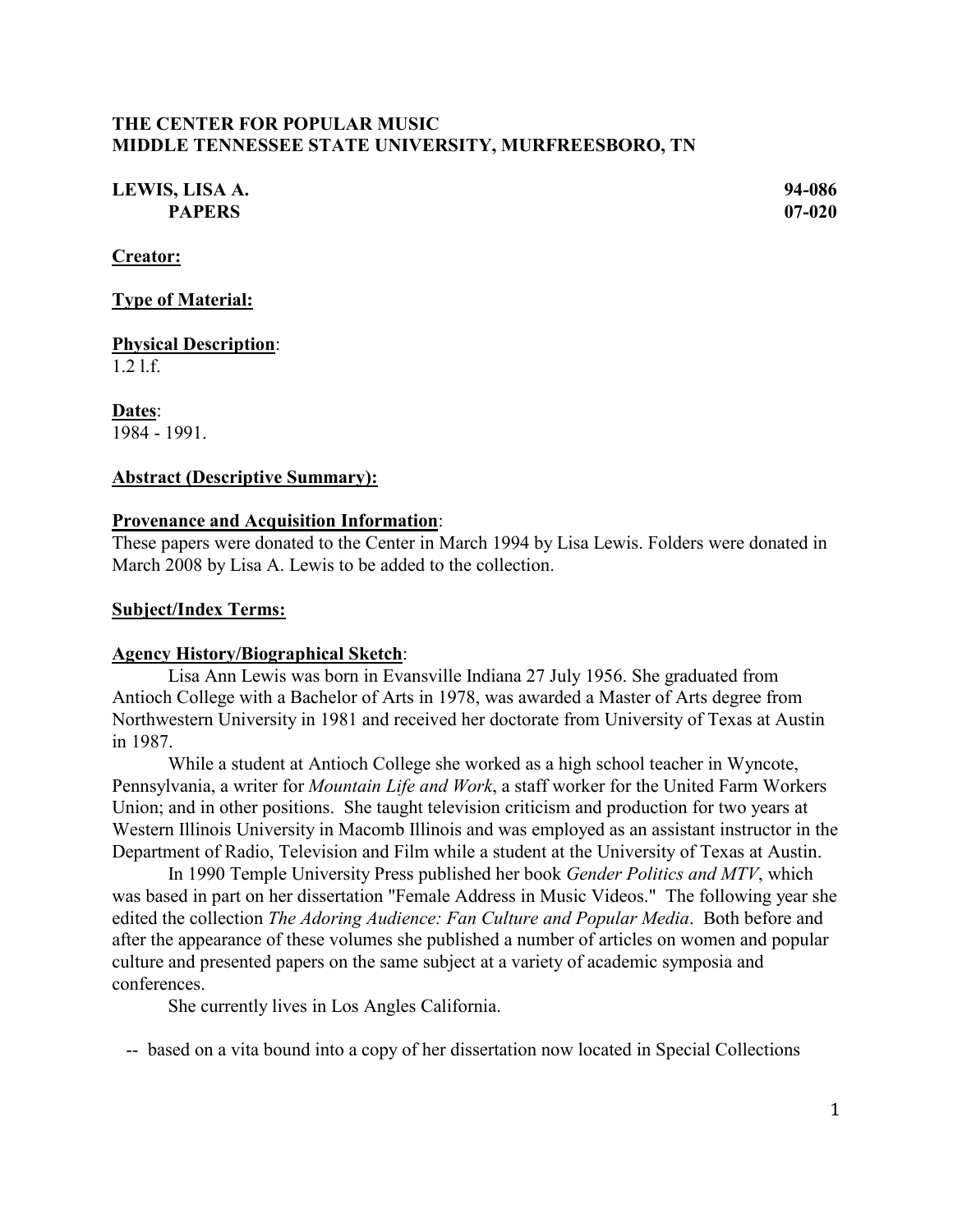# **Scope and Content**:

This group consists primarily of papers, presentations and publications generated by Lewis's research on women in music videos, her own research notes and materials, which she collected during her investigations. Included also are several folders of correspondence and related materials documenting the publication of her book by Temple University Press. These papers are arranged in five series.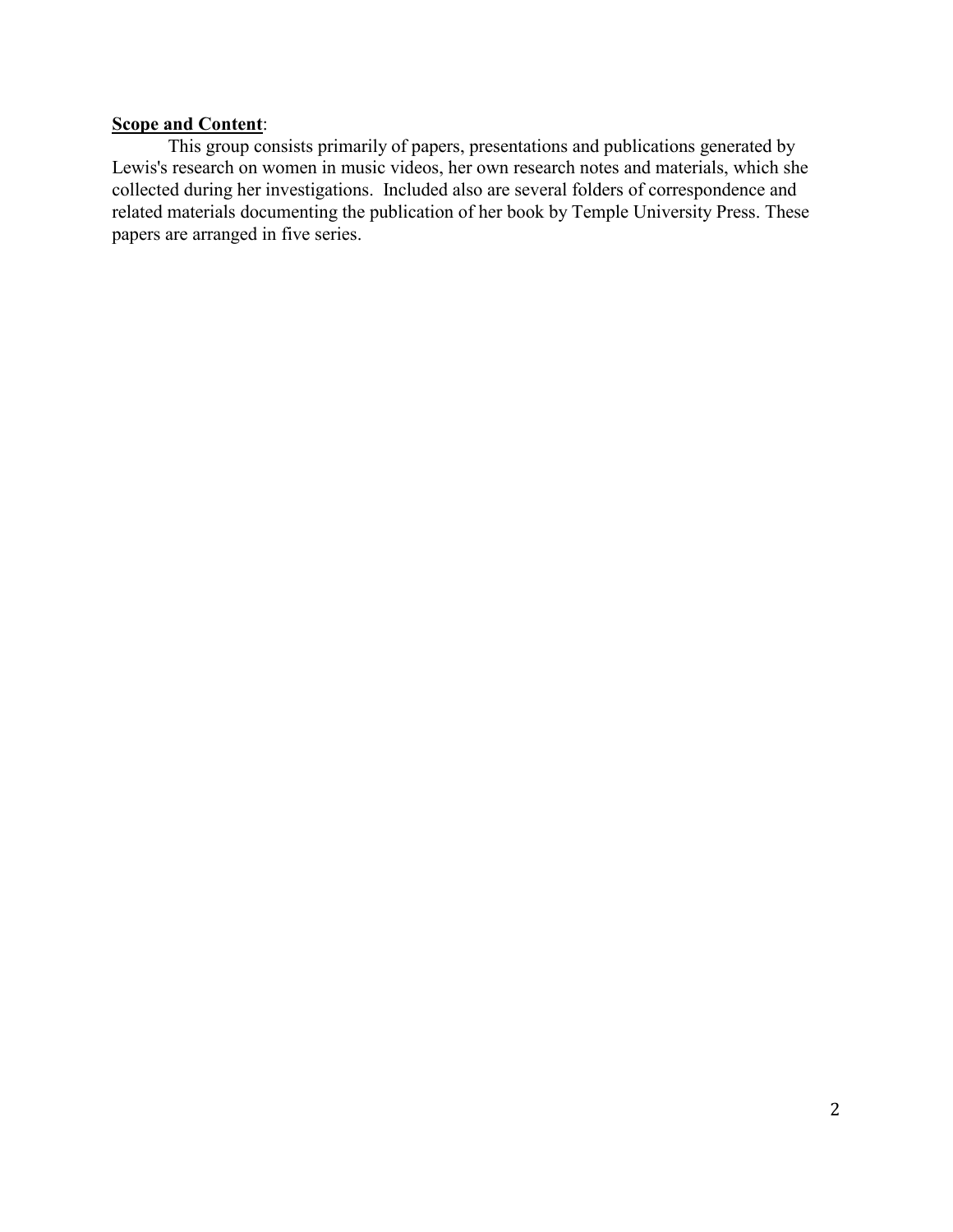## **LEWIS, LISA A. 94-086 and 07-020 PAPERS continued**

### **Series Description:**

#### Series I: Graduate papers

This series includes seminar papers and research proposals developed by Lewis during her graduate career at the University of Texas. Many papers have comments by faculty on or attached to the draft. The papers are arranged chronologically followed by a folder of undated projects, a folder of advisor comments which could not be linked to a particular project, several transcripts of a Lewis interview with Pat Benatar.

Preliminary and final copies of her dissertation which were filed with this series were transferred to Special Collections.

#### Series II: Research resources

These files, which include clippings from popular magazines, most identified by source; Lewis's notes from other sources; her analysis of numerous music videos; and database searchers and other bibliographies have been maintained in categories organized by Lewis. They are filed in the order listed: Adolescence, MTV, Music Videos, Women in Rock, Cyndi Lauper, Madonna, Tina Turner, research articles from scholarly journals and miscellaneous.

 Entire issues of popular magazines owned by the Center and\or the main MTSU Library, which contained articles on topics of interest to Lewis were not retained; a list of these publications follows this inventory.

#### Series III: Publishers Correspondence

This series consists almost entirely of communications between Lewis and individuals at Temple University Press related to submission, review, acceptance and marketing of the manuscript "Gender Politics and MTV" and selection of and clearances for photographs used in the volume, arranged in the order listed. There follows slight scattered correspondence with the University of North Carolina Press which also considered the volume.

### Series IV: Other research and publications

Included in this series are correspondence about and copies of Lewis's presentations at scholarly conferences, including requests for copies of her papers, and correspondence with editors of scholarly journals in which Lewis published articles, organized by the title of the article or name of the conference at which a presentation were made. There follow page proofs of *The Adoring Audience*, a collection edited by Lewis and published by Routledge in 1992.

### Series V: Pat Benatar research materials

This series was received in 2008 and contains notes, interview transcripts, photographs and photographic release forms Lewis created while researching Pat Benatar for the book*, Gender Politics and MTV: Voicing the Difference.* Lewis considered her fieldwork with Pat Benatar among the most important work for the book. One black and white photograph of Lewis and Pat Benatar and a cassette tape of an interview with Benatar on 10/18/1988 are among the papers. Also included are slides of the first appearance of television screens showing music videos in junior wear clothing departments (circa 1988), which contributed to the formation of Lewis' ideas about the connection of MTV and consumer girl culture.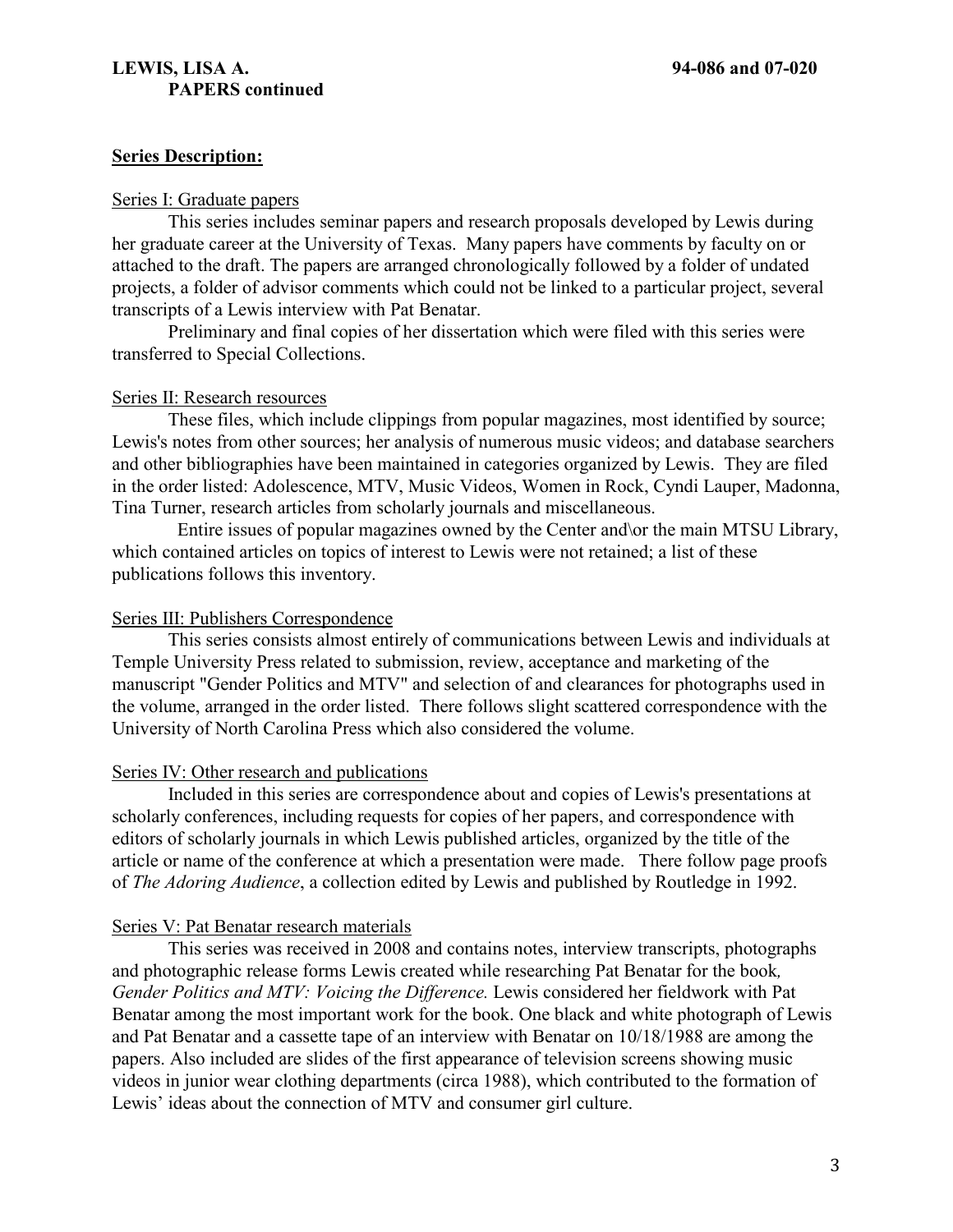# **LEWIS, LISA A. 94-086 and 07-020 PAPERS continued**

# **Collection Contents (Folder/Box List):**

# **Materials Cataloged Separately:**

# **Arrangement:**

#### **Notes: Separated Materials:**

The following issues of popular periodicals held by the Center and/or MTSU Library were weeded from this group:

| <b>Title</b>            | <u>Date</u>                                  | <b>Subject</b>                         |
|-------------------------|----------------------------------------------|----------------------------------------|
| <b>Bazaar</b>           | <b>May 1988</b>                              | Madonna                                |
| Cosmopolitan            | <b>July 1987</b>                             | Madonna                                |
| Creem                   | April 1987                                   | Cyndi Lauper                           |
| Entertainment           | 14 Dec. 1987<br>17 May 1991<br>28 Aug. 1992  | Madonna<br>Madonna<br>Madonna          |
| Esquire                 | March 1986                                   | Madonna                                |
| Forbes                  | 21 Sept. 1987                                | Madonna                                |
| Life                    | Aug. 1985<br>Dec. 1986                       | Tina Turner<br>Madonna                 |
| New York Times Mag.     | 18 Sept. 1988                                | Cyndi Lauper                           |
| Newsweek                | 30 Dec. 1985                                 | <b>MTV</b>                             |
| People                  | 17 Sept. 1984<br>13 May 1985<br>14 Dec. 1987 | Cyndi Lauper<br>Madonna<br>Madonna     |
| <b>Rolling Stone</b>    | 24 May 1984<br>15 July 1985<br>16 Sept. 1985 | Cyndi Lauper<br>Tina Turner<br>Madonna |
| LEWIS, LISA A.          |                                              | 94-086 and 07-020                      |
| <b>PAPERS</b> continued |                                              |                                        |
| <b>Title</b>            | Date                                         | <b>Subject</b>                         |